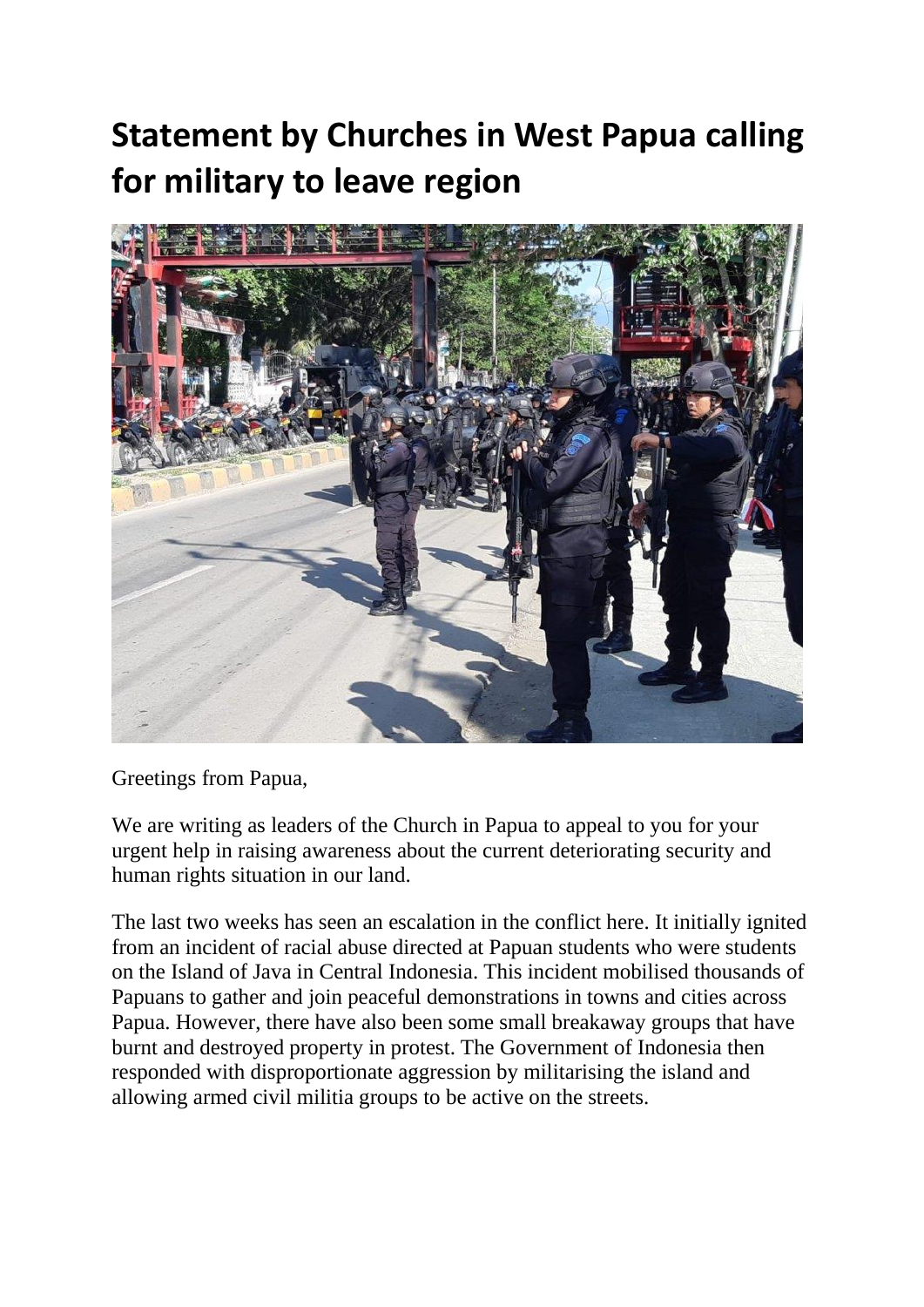The situation is extremely critical, and we believe that urgent international intervention is needed to help protect the Papuan people from the escalating violence.

Our aim in this document is to outline the current situation in Papua, as well as offer the context of injustice and conflict facing our communities. We also proffer a specific appeal to the international community, for solidarity and also to action to stand alongside the Papuan People in their call for justice and peace in the land of Papua.

We offer context to this situation based on the Bible text above and the International Convention on the Elimination of All Forms of Racial Discrimination ratified by the Republic of Indonesia:

1. Racial Discrimination: The recent occurrence of racial discrimination against Papuan students in Surabaya, Malang, Semarang and Makassar is a repetition of racism and discrimination experienced by indigenous Papuans since Papua was integrated into the Unitary State of the Republic of Indonesia.

2. Excessive Military Force: The excessive deployment of thousands of army and police from other areas of Indonesia, in response to the peaceful mass demonstrations of the Papuan people is causing widespread fear and trauma in communities across Papua.

3. Arrests and Violence: Mass actions and protests against racism in various cities in Papua have been met with arrests and violent countermeasures by red and white militias supported by Indonesian security forces. This shows a clear intention to create horizontal conflict in the heart of Papuan society.

4. Injustice: In the city of Deiyai, at least 8 civilians and one policeman were killed when the police turned their guns on a peaceful protest. This shows a complete lack of restraint or respect for the right to peacefully protest in the face of racisim and injustice. Since then the government has tried to cover up these killings and refuses to release the names of civilian victims.

5. Humanitarian Crisis: Military operations in Nduga since December 2018 have totally isolated the area preventing humanitarian assistance from reaching desperate communities. The militarisation of and the severe humanitarian situation of Nduga communities and refugees, illustrates the utter lack of integrity from the government. On April 1, 2019 at the Swissbel Hotel in the city of Jayapura, the President promised to withdraw military forces from Nduga. However, as of today no action resembling this promise, has been taken. This further demonstrates to the world, that the Indonesian government does not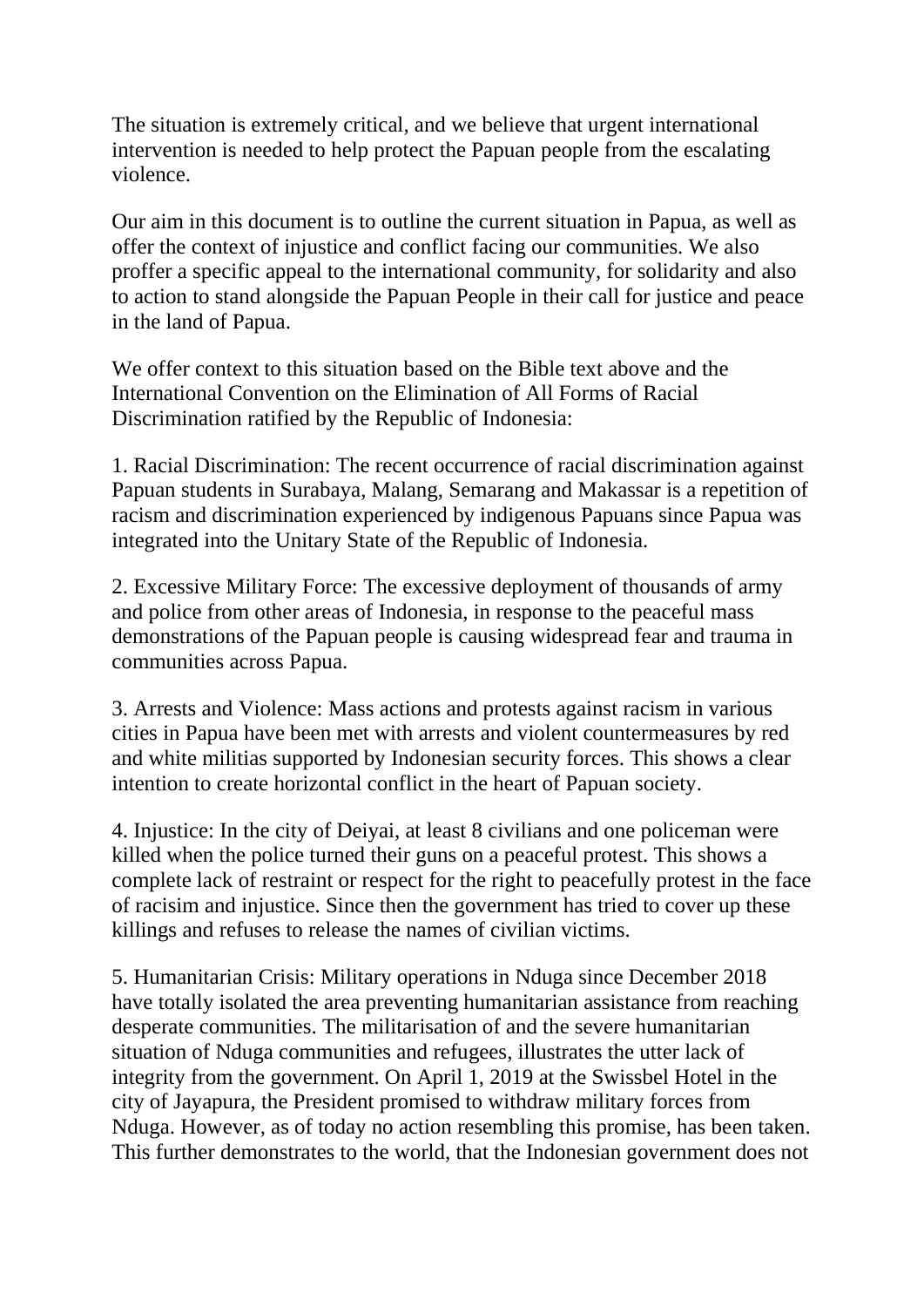care about, and is not serious concerning dealing with the critical humanitarian situation in Papua.

6. Severing Access to Communication and Information: The internet network for personal mobile users throughout Papua remains inaccessible due to it being blocked on August 20th 2019. This action also limits the ability of Papuan Journalists to carry out their duties and therefore violates the community's right to information and freedom of expression.

7. Human Rights Violations: There are still many unresolved cases of human rights violations in Tanah Papua such as bloody Biak, bloody Wasior, bloody Wamena, bloody Abepura, Bloody Paniai. None of these have been properly investigated by authorities and to date there have been no prosecutions. This shows an extreme neglect and lack of interest on behalf of the state to resolve any of these situations justly or to look after the rights of indigenous Papuans.

On 26 of August 2019, The Ecumenical Forum wrote a pastoral appeal outlining our concerns above and presented it to government, police and military representatives. To date we have received no response.

In the days since we released the initial appeal, the following events have taken place:

1. Troops Deployed: The demonstrations carried out by the Papuan people to oppose incidents and attitudes of racism were met with an extreme overreaction from the Indonesian Government. They have, to date, now sent almost 6000 troops to Papua. As of the 3rd September there is an armed soldier or armed police officer every 100 meters on the streets of Papuan cities.

Subsequently, the National Chief of Police (KAPOLRI) and the Indonesian Army Commander (Panglima TNI) have arrived in Papua and set up a control center in Jayapura, the capital of Papua Province. At 4pm on 3rd September, military intelligence entered the Synod office of one of the main indigenous Papuan churches – the Gospel Tabernacle Church of Papua (Kingmi Papua), and intimidated and terrorised the church staff who were present.

2. Restricted/UnsafeTravel: From the 30th August to the 2nd September, the main street between Entrop to Jayapura, (an area inhabited by a majority of people who call themselves "Warga Nusantara" or "Citizens of the Archipelago"), was taken over by local residents armed with sharp instruments who started to restrict access to the road and check all vehicles that pass this route. This attitude and action has made the Papuan people feel very unsafe when travelling through this area.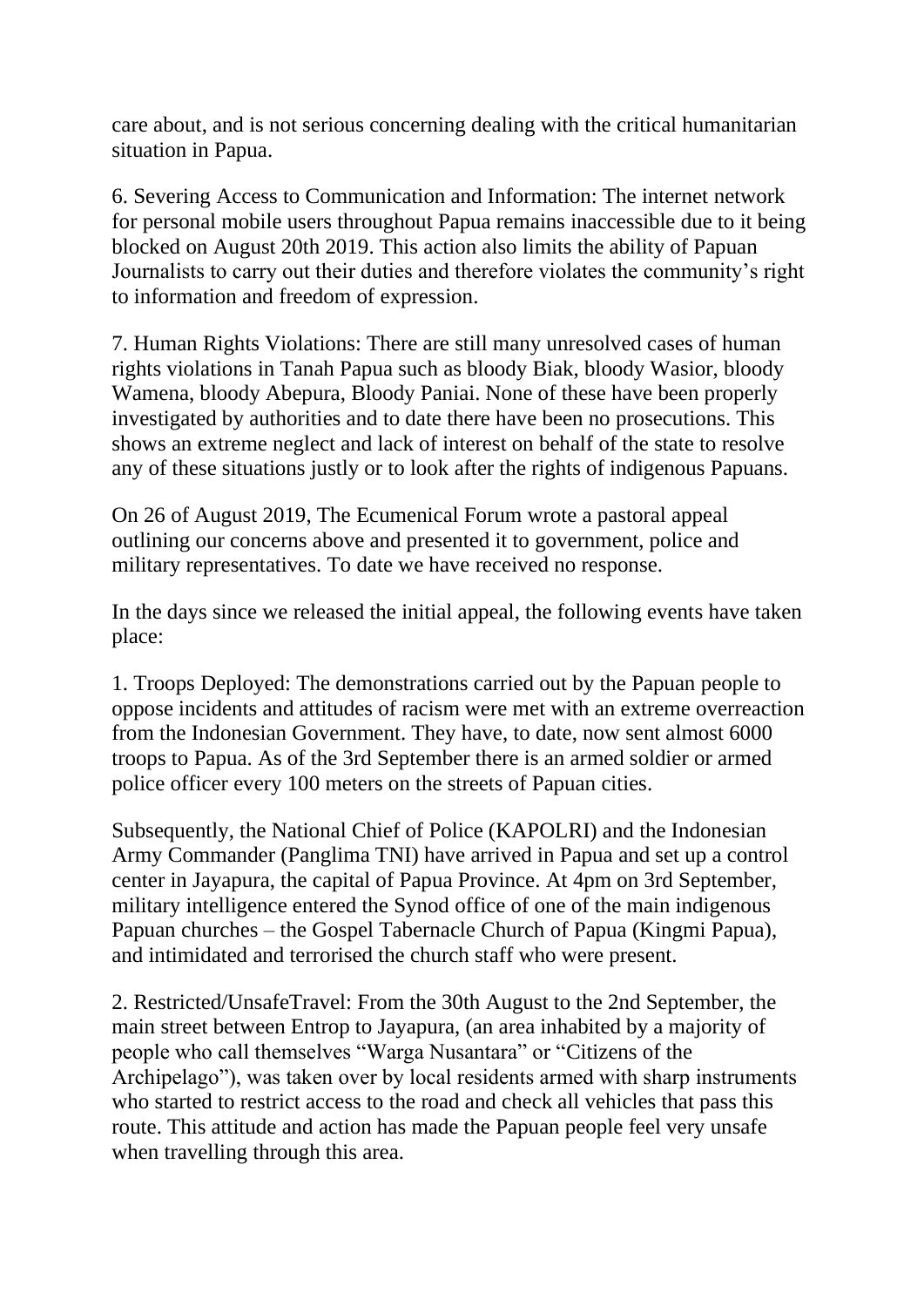3. Increased Violence and Killings: There have been increased killings and violence towards civilians including that of Evert Mohu (22 years old) who was killed on 30th August 2019 and Maikel Kareth (21 years old) who was killed on 1st September 2019. Pastor Daud Aulwe and 7 other people experienced severe injuries after they were dragged from their vehicle on 30th August by civil militia and badly beaten. Their car was then set alight. Attacks on local people in Apepura, and students of the Nayak hostel have resulted in severe wounds and many involved are now in a serious condition in hospital. Laus Rumayom, a professor in the University of Cenderawasih and Abetius Wenda, a medical student were also stabbed in another altercation. All of these acts of violence were carried out by the Nusantara civil militia group, the members of which, are migrants from other parts of Indonesia.

4. Public Services in Crisis: We are currently experiencing a complete breakdown of public services across every sector: Supplies of cooking fuel have run dry and there are long queues everywhere to obtain basic goods and food. Shops and markets have closed, causing difficulties for the local population in getting basic living supplies. Electricity is cut for long periods every day and banks and ATM points have been closed. Schools, universities,colleges and government and private offices are shut. These restrictions to food, education, money and ability to communicate make life exceptionally difficult. In addition, any legal accompaniment to those that have been arrested by the police has been restricted.

5. Lack of Transparency by The State: Wiranto the Minister for Political Legal and Security Affairs has accused Benny Wendy, the leader of ULMWP as the person who is behind the demonstrations. This stance by the state aims to bury the real roots of the very issues that Papuan people are demonstrating against.

Observing the above developments, we are forced to conclude that we are experiencing a critical situation of both direct and structural violence in Papua. The historical and ongoing systematic and long-term oppression, racism and impunity continues to have a serious impact on our people, causing us to suffer low self-esteem and social and moral disorientation, with devastating impact on our communities.

We are desperately concerned for our safety and the safety of our people. Human rights violations are nothing new in Papua, but we are observing exceptionally dangerous tendencies taking place at this time in addition to a significant risk of a rapid escalation of violence. The Government of Indonesia continues to call for peace, but we believe that there cannot be real peace in Papua without justice. Justice must take place for sustainable, lasting peace to be established. Without justice there will simply be 'peace in name only' which